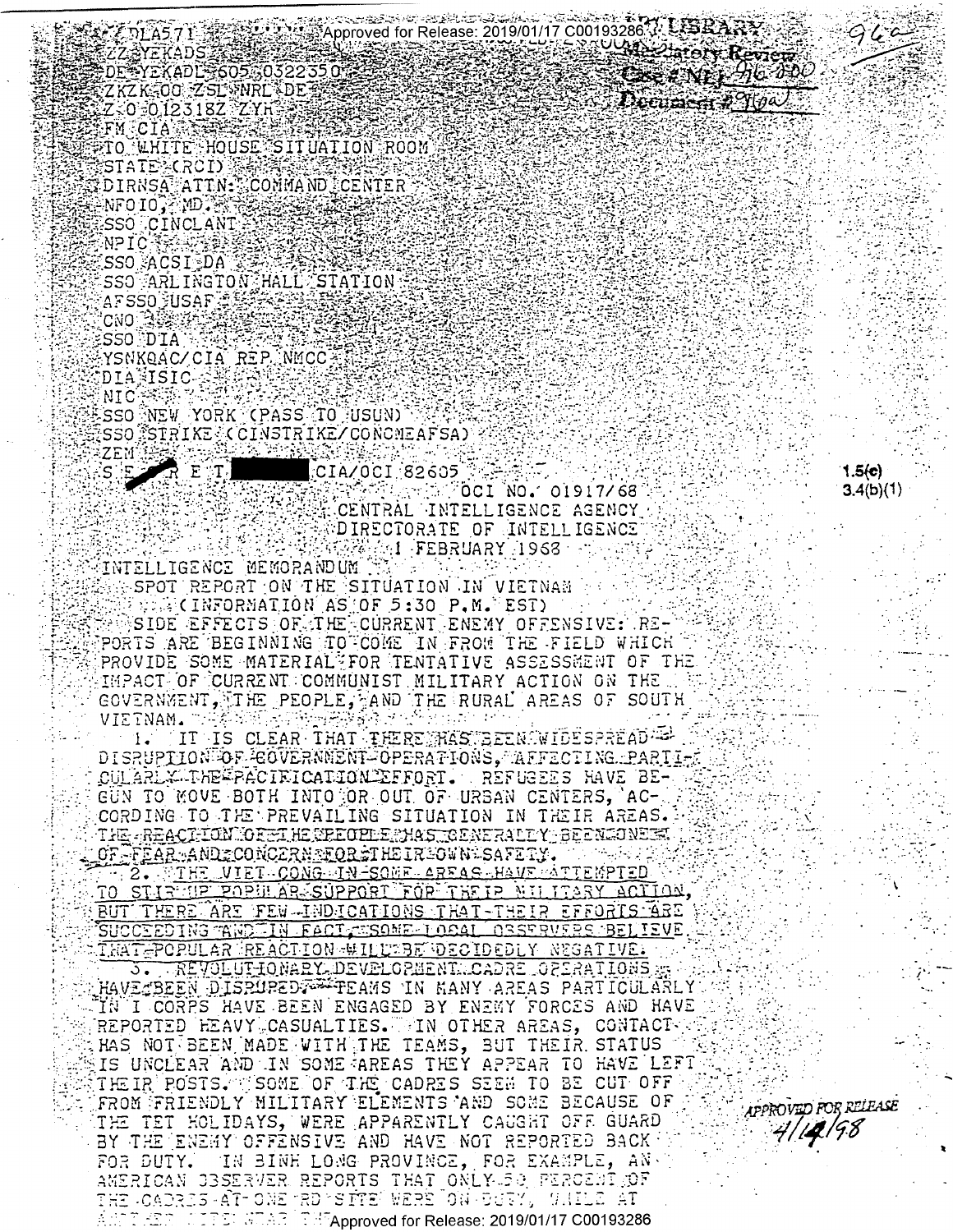ANSING DETAIL IN STATE HARD PROVIDE, FOR EXAMPLE AND CONSIDERATION CONSIDERED AND THE PROSENT OF TWO TRANSPORTED AND THE AND ISLAMIC ON A CONSIDERATION OF THE PROSENT OF TWO TRANSPORTS THAT A MUNISIPY OF THE PROSENT OF TWO

PROPIE ARE REPORTED LEAVING IN ASSAULT ON THE AND TO FIND THE POPULATE AND THE FATE OF THE COUNTRY.

ENT AND THE FATE OF THE COUNTRY. THE CONSTRUCTION OF THE CONSTRUCT ON THE PROVINCE HAVE REACTED TO THE CONSTRUCT OF THE CONSTRUCT OF THE CONDUCT OF THE CONDUCT OF THE CONDUCT OF THE CONDUCT OF THE CONDUCT OF THE CONDUCT OF

WILL RESULT IN THE BILIES' ACQUIESCENCE IN THE FORMATION IN THE STORICT OF A COALITION GOVERNMENT.<br>
TICK OF A COALITION GOVERNMENT.<br>
WATEVER THAT BE PREVALENT, OR SIGNIFICATION WITH THE STATE OF THE CORRECT TO CONG SUCCESS

 $\sim$  ,  $\sim$  ,  $\sim$  ,  $\sim$  $\vec{r}$ 

WHICH LISTED UNENTHUSIASTICALLY TO COMMUNIST CLAIMS AND OF VICTORY AND A CALL FOR THE END OF THE WAR IN WERE CONGRESS OF VICTORY AND A CALL FOR THE END OF THE WAR IN WERE CONGRESS OF THE VIET CONGRESS OF THE VIET CONGRESS

LATING REACTED OF SOME OF THE TOP GOVERNMENT

ON I FEBRUARY, A GROUP OF MONKS AND NUNS FROM A NEIGHBOR-<br>ING PAGODA STAGED A BRIEF DEMONSTRATION TO SHOW THEIR MAY SYMPATHY FOR THE COMMUNISTS. THERE TO NOW THEIR MAY THE RESPONSE OF SYMPATHY FOR THE COMMUNISTS. THERE TO NOWEVER, TO MADICATE THAT THE WILITANT BUODHIST LEADERS **最近** THE

 $1.5(0)$  $3.4(b)(1)$ 

 $1.5(0)$  $3.4(b)(1)$